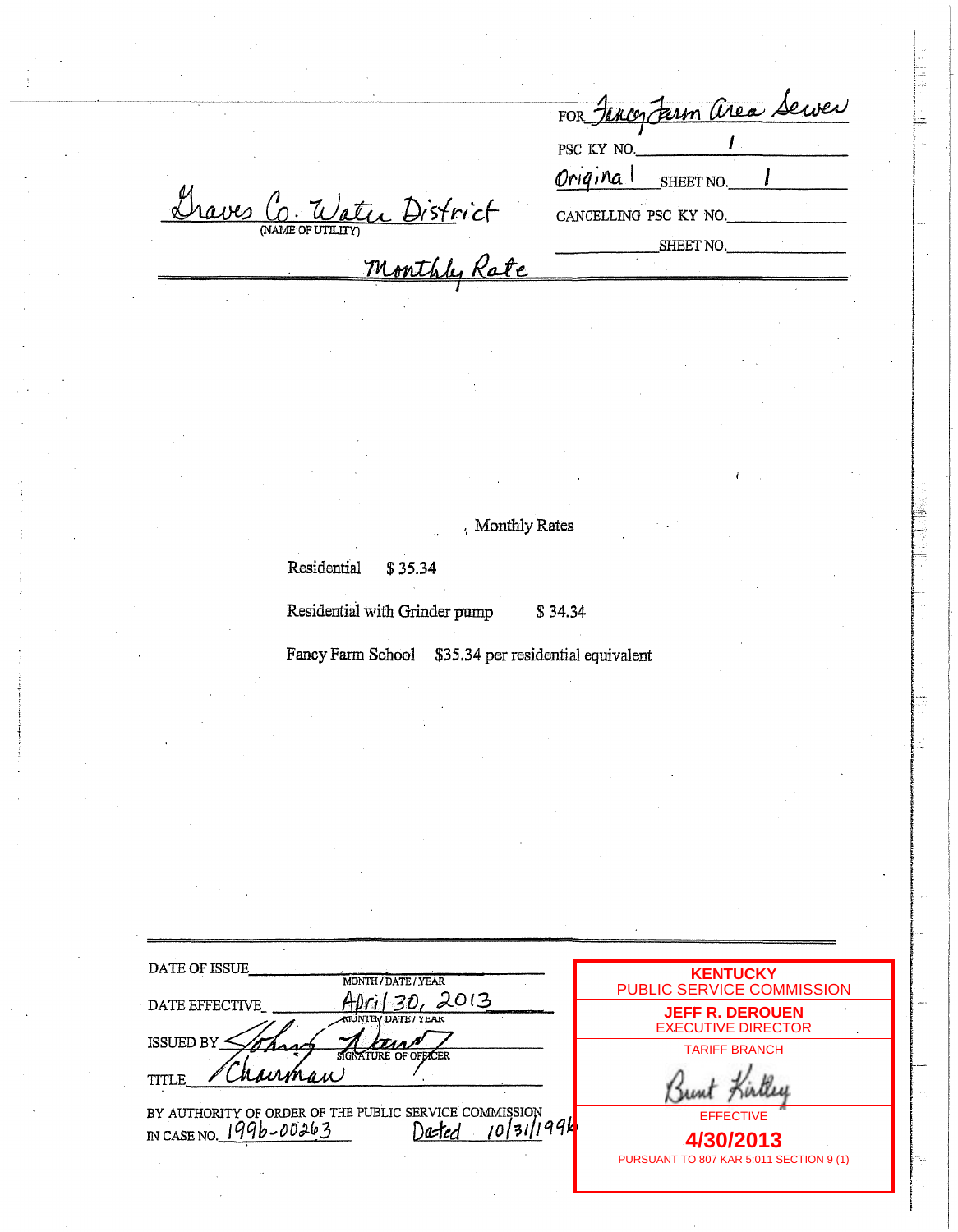| FOR Fancy Jarm Scuer area |  |
|---------------------------|--|
| PSC KY NO.                |  |
| Original SHEET NO. 2      |  |
| CANCELLING PSC KY NO.     |  |
| SHEET NO.                 |  |

# **DEPOSITS**

<u>GRAVES County Water</u> District

All customers shall pay deposits. All residential customer deposits will be \$70.0. Commercial deposits will be based on the average bill of similar customers and premises on the system. Deposit shalll not exceed {2/12) two/twelfths of the customer's estimated annual bill.

Interest on deposits will accrue at the rate prescribed by law beginning at the date of deposit. Interest accrued shall be refunded to the customer or credited to the customer's bill on an annual basis. Upon termination of service, the deposit, any principal amounts and interest earned shall be credited to the final bill with any remainder refunded to the customer.

| <b>DATE OF ISSUE</b><br><b>MONTH/DATE/YEAR</b>          |
|---------------------------------------------------------|
| 30,2013<br><b>DATE EFFECTIVE</b><br>MONTH / DATE / YEAR |
| <b>ISSUED BY</b><br>SIGNATURE OF OFFICER                |
| arman<br>TITLE                                          |
| BY AUTHORITY OF ORDER OF THE PUBLIC SERVICE COMMISSION  |
| DATEE<br>IN CASE NO.                                    |

| <b>KENTUCKY</b><br><b>PUBLIC SERVICE COMMISSION</b> |
|-----------------------------------------------------|
| <b>JEFF R. DEROUEN</b><br><b>EXECUTIVE DIRECTOR</b> |
| <b>TARIFF BRANCH</b>                                |
|                                                     |
| <b>FFFFCTIVE</b>                                    |
| 4/30/2013                                           |
| PURSUANT TO 807 KAR 5:011 SECTION 9 (1)             |
|                                                     |

r·

I

£ .<br>.<br>.<br>.<br>.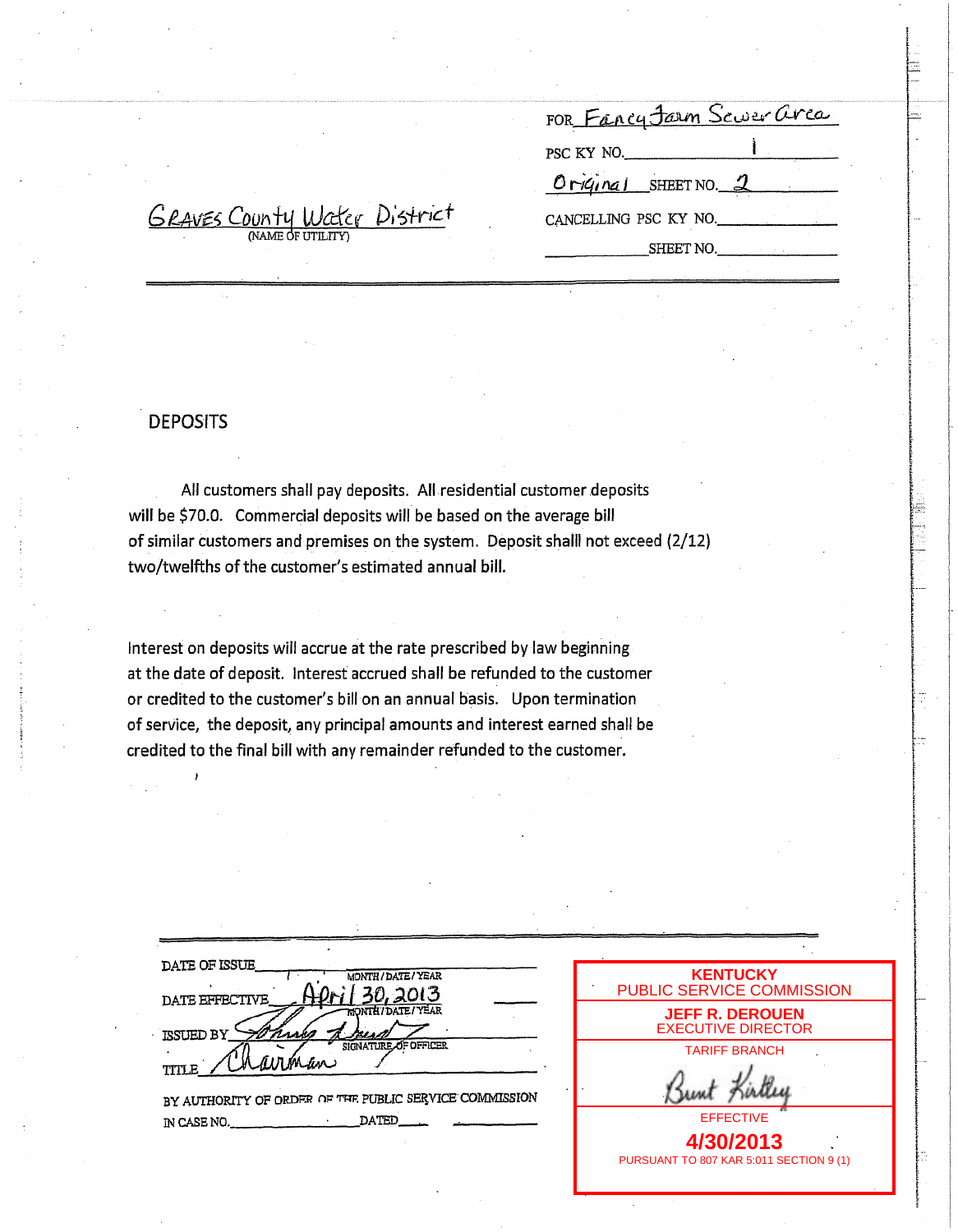|                          | FOR Sancy Jarm Server area     |
|--------------------------|--------------------------------|
|                          | PSC KY NO.                     |
|                          | SHEET NO.<br>$O(nG \Lambda d)$ |
| roves Co. Water District | CANCELLING PSC KY NO.          |
| (NAME OF UTILITY)        | .SHEET NO.                     |
| $\alpha_{\mathcal{A}}$   | Recrue ations                  |
|                          |                                |

This schedule of Rules and Regulations governs the furnishing of sewage service by Fancy Farm Sewer Division hereinafter referred to all the Uility and applies to all service received from the Utility. There is no exceptions to these rates, rules or regulations. All these are to be in effect so long as they are not in conflict with Public Service Commission Rules and Regulations. The Utility further subject to all Rules and Regulations of the Commission even though not contained herein.

# REVISIONS

These Rules and Regulations may be revised, amended supplemented or otherwise changed from time to time subject to approval by the Public Service Commission, and shall have the same force as the present Rules and Regulations.

## **SERVICE AREA**

The Utility furnishes sewage service to 186 Single Family Residences and *i7* Commercial located in the service area of Fancy Farm, KY in Graves County.

#### AVAILABILITY

Sewer service is available to any domestic, commercial or industrial customer within the Utility's area.

| DATE OF ISSUE<br>MONTH / DATE / YEAR                   |
|--------------------------------------------------------|
| 2013<br>DATE EFFECTIVE                                 |
| <b>ITIN RH / DATE / YEAR</b>                           |
| <b>ISSUED BY</b><br>SIGNATURE OF OFFICER               |
| auman<br><b>TITLE</b>                                  |
| BY AUTHORITY OF ORDER OF THE PUBLIC SERVICE COMMISSION |
| DATED<br>IN CASE NO.                                   |

| <b>KENTUCKY</b><br>PUBLIC SERVICE COMMISSION        |  |
|-----------------------------------------------------|--|
| <b>JEFF R. DEROUEN</b><br><b>EXECUTIVE DIRECTOR</b> |  |
| <b>TARIFF BRANCH</b>                                |  |
|                                                     |  |
| <b>EFFECTIVE</b>                                    |  |
| 4/30/2013                                           |  |
| PURSUANT TO 807 KAR 5:011 SECTION 9 (1)             |  |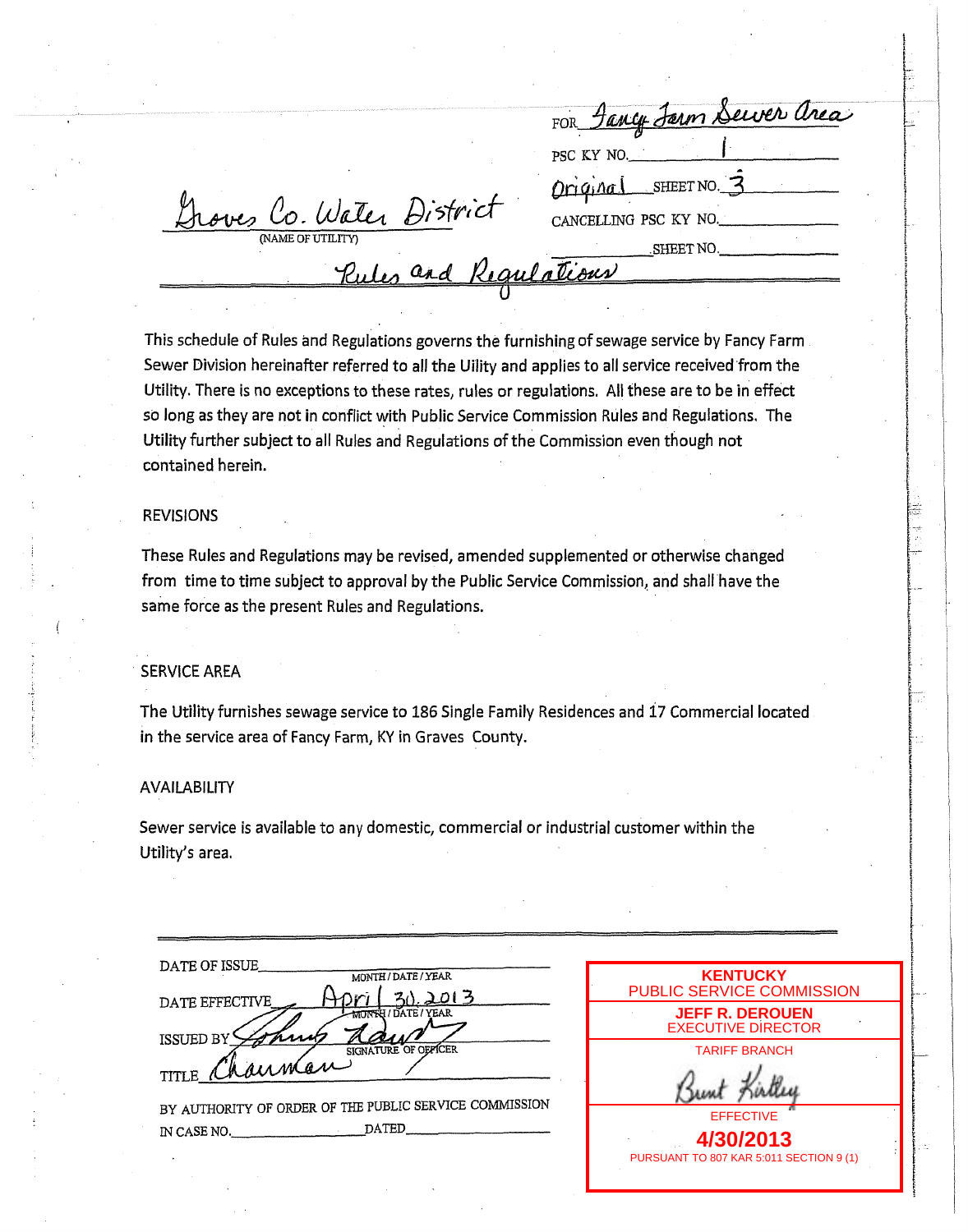| FOR Jancy Jarm Sewer               |  |
|------------------------------------|--|
| PSC KY NO.<br>$Orrignal$ SHEET NO. |  |
| CANCELLING PSC KY NO.<br>SHEET NO. |  |

# **Leves Co. Water District**

# SUBSTANCES NOT TO BE DISCHARGED INTO SEWERS

No substance shall be placed or discharged into the sanitary sewer system which will create a combustible, gaseous, explosive or inflammable condition in such sewer system nor shall any. substances or objects be placed or discharged into the sewer system which will not dissolve and which will cause an obstruction or clogging of the system. No petroleum products be placed or discharged into the system.

No storm water or surface water drain shall be connected with the sanitary sewer system or introduced in the system in any other way.

# SEWER FAILURE

The Utility is responsible for sewer failure only when in control by the Utility. No consumer is paid damages for any equipment unless such damages are specifically found to be caused by an . act of negligence on the part of the Utility or duly authorized representative of the Utility.

#### PROTECTION BY CONSUMER

Consumer shall protect the equipment of the Utility on his premises and shall not interfere with Utility's property or permit interference except by duly authorized representative of the Utility.

#### NOTICE OF TROUBLE

Consumer Shall give immediate notice to the Utility of any irregularities on unsatisfactory service and of any defects known to consumer.

| DATE OF ISSUE                                           |
|---------------------------------------------------------|
| MONTH / DATE / YEAR                                     |
| <b>DATE EFFECTIVE</b><br><b>MONTH \DATE / YEAR</b>      |
| $k_{\rm a}$<br><b>ISSUED BY</b><br>SIGNATURE OF OFFICER |
| $\mu$<br>TITLE                                          |

BY AUTHORITY OF ORDER OF THE PUBLIC SERVICE COMMISSION IN CASE NO. \_\_\_ ~ \_\_\_ .DATED \_\_\_\_\_\_ \_

| <b>KENTUCKY</b><br>PUBLIC SERVICE COMMISSION         |  |
|------------------------------------------------------|--|
| <b>JEFF R. DEROUEN</b><br><b>EXECUTIVE DIRECTOR</b>  |  |
| <b>TARIFF BRANCH</b>                                 |  |
|                                                      |  |
| <b>FFFFCTIVE</b>                                     |  |
| 4/30/2013<br>PURSUANT TO 807 KAR 5:011 SECTION 9 (1) |  |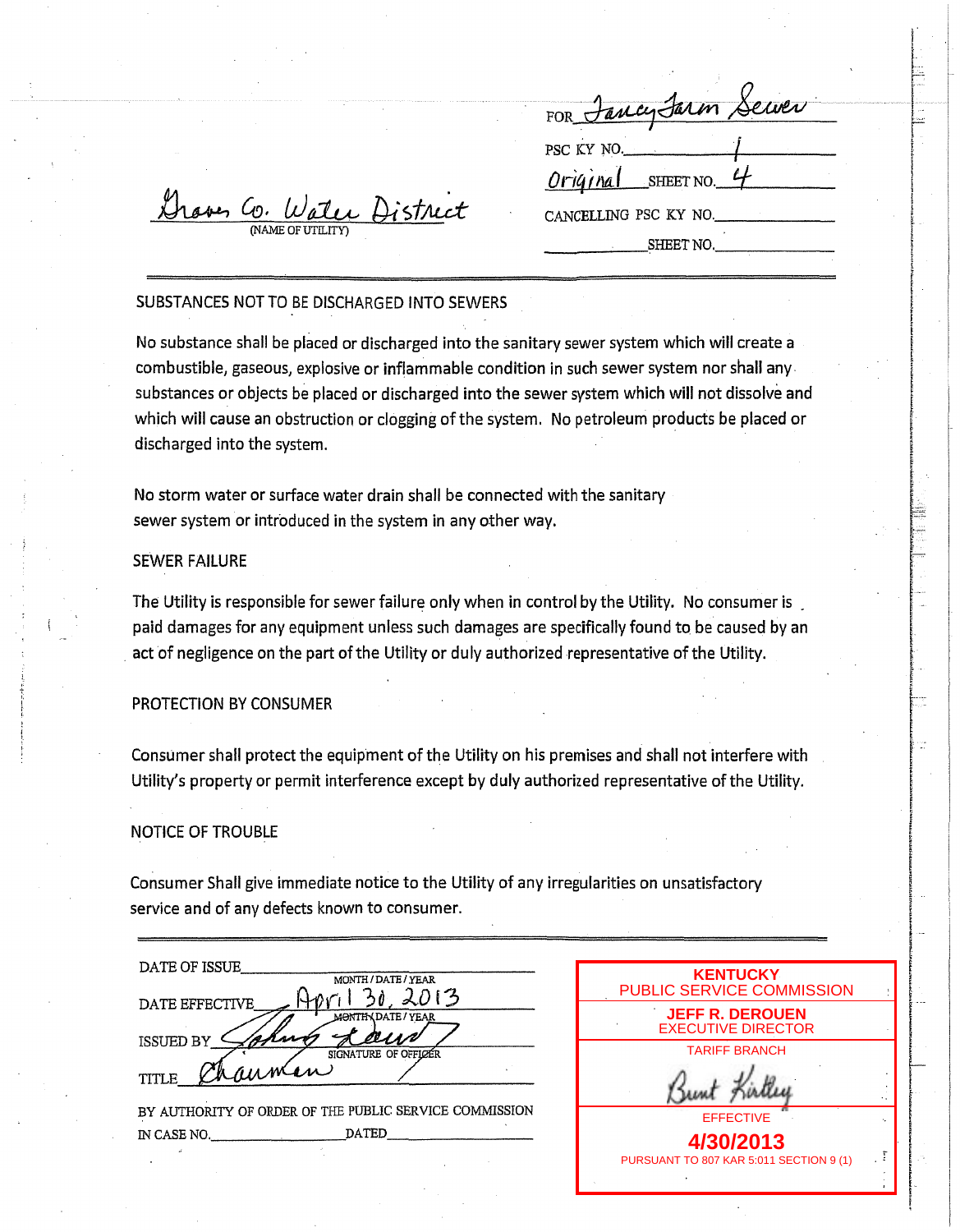| ran c | $-10 -$<br>$\sim$ | (10 L.W.A | . |
|-------|-------------------|-----------|---|
|       |                   |           |   |

 $\tau$  . [

for the contract of the contract of the contract of the contract of the contract of the contract of the contract of the contract of the contract of the contract of the contract of the contract of the contract of the contra

i<br>International<br>International

ikaliari<br>Akiarahasin kanan katalunan

I i<br>I Terminalist<br>I International Control<br>International Control<br>International Control Control Control Control Control Control Control Control Control Control Control Control

**International Property** 

'''

r

in de constant de la propie de la propie de la propie de la propie de la propie de la propie de la propie de l<br>Internacional de la propie de la propie de la propie de la propie de la propie de la propie de la propie de la

~ '"<br>'""

 $\mathbf{f}$ 

ا با استخدام العامل<br>معاملة

|<br>|-<br>|Wadenberghammadan

i<br>International contents of the first of the state.<br>International contents of the first of the state.

! I ..!

!

 $^{\rm r-}$ 

1 i<br>Indonesia<br>Indonesia I<br>III<br>III ! i<br>International<br>International

**CENTER** 

ranamenya<br>... i<br>internet

thoves Co Water District (NAME OF UTILITY) SHEET NO.

PSC KY NO.

 $\varphi$ riginal sheet no. 5

CANCELLING PSC KY NO.

#### MAINTENANCE

The Utility may at any time deemed necessary, suspend sewer service to any consumer or consumers for the purpose of making repairs, changes or improvements upon any part of its system. The Utility shall give reasonable notice of such suspension of service to the consumer.

The Utility shall be responsible for the maintenance of that portion of the service line installed by the Utility and the consumer shall be responsible for the maintenance of that portion thereof installed by the consumer.

CONNECTION CHARGES

- A. Normal Connections : \$262.50
- B. Other Connections: If any large industrial customer request to connect to the system, the connection charge and rate would be determined by the Board at that time.

# SEWER LINES

A sewer pipe shall not be laid in the same trench with a water pipe.

| DATE OF ISSUE                                                                             | <b>KENTUCKY</b><br>PUBLIC SERVICE COMMISSION        |
|-------------------------------------------------------------------------------------------|-----------------------------------------------------|
| MONTH / DATE / YEAR<br>2013<br>DATE EFFECTIVE                                             | <b>JEFF R. DEROUEN</b><br><b>EXECUTIVE DIRECTOR</b> |
| MONTH / DATE / YEAR<br><b>ISSUED BY</b><br><u>na si</u><br>SIGNATURE OF OFFICER<br>hamman | <b>TARIFF BRANCH</b>                                |
| TITL<br>BY AUTHORITY OF ORDER OF THE PUBLIC SERVICE COMMISSION                            | <b>EFFECTIVE</b><br>4/30/2013                       |
| <b>DATED</b><br>IN CASE NO.                                                               | PURSUANT TO 807 KAR 5:011 SECTION 9 (1)             |